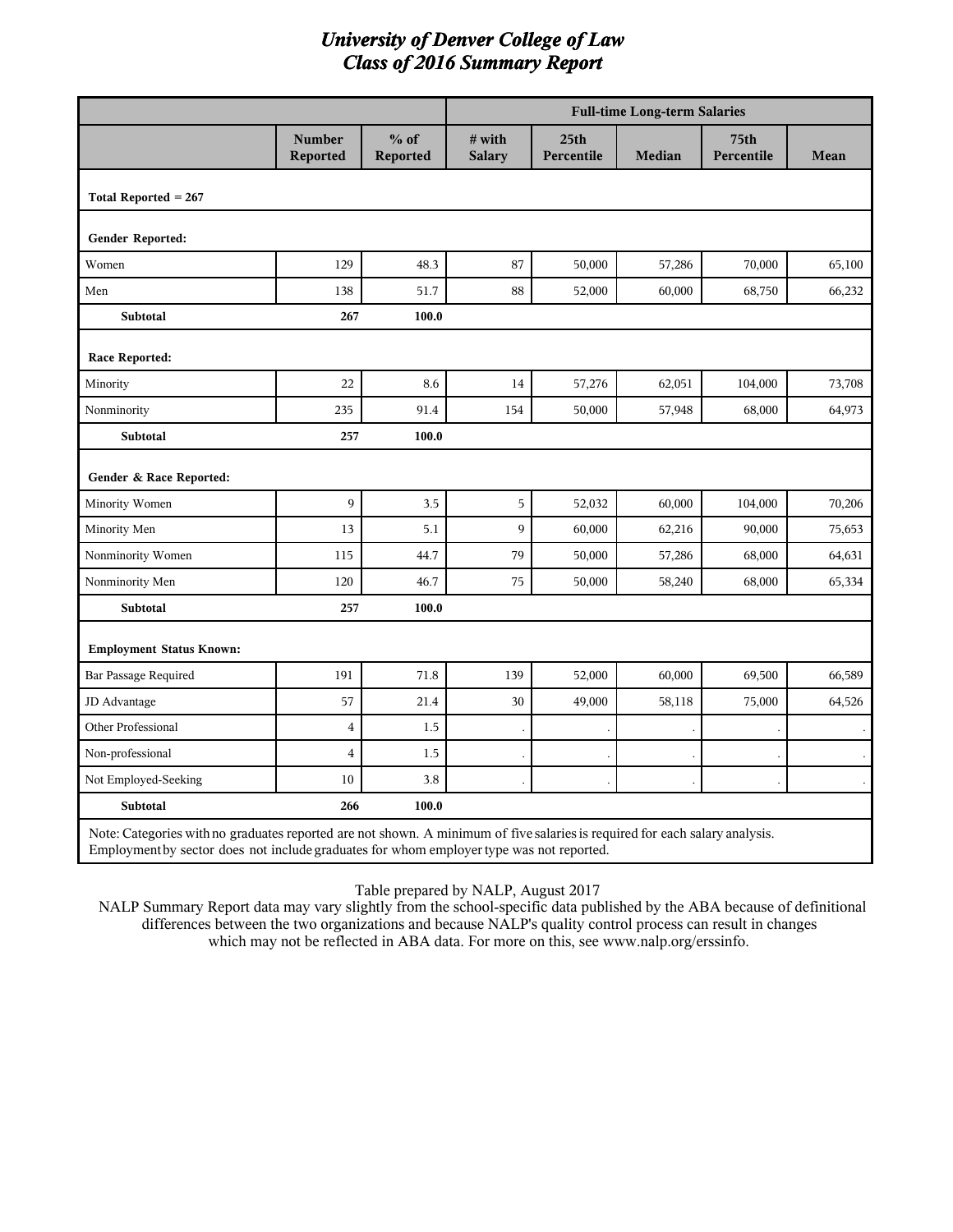|                                                                                                                             |                                  |                    |                         |                                | <b>Full-time Long-term Salaries</b> |                                |        |
|-----------------------------------------------------------------------------------------------------------------------------|----------------------------------|--------------------|-------------------------|--------------------------------|-------------------------------------|--------------------------------|--------|
|                                                                                                                             | <b>Number</b><br><b>Reported</b> | $%$ of<br>Reported | # with<br><b>Salary</b> | 25 <sub>th</sub><br>Percentile | <b>Median</b>                       | 75 <sub>th</sub><br>Percentile | Mean   |
| <b>Total Employed or Continuing Studies Full-time:</b>                                                                      |                                  |                    |                         |                                |                                     |                                |        |
| Employed                                                                                                                    | 256                              | 96.2               | 175                     | 50,000                         | 58,240                              | 69,500                         | 65,669 |
| Subtotal                                                                                                                    | 256                              | 96.2               |                         |                                |                                     |                                |        |
| <b>Employment by Sector</b>                                                                                                 |                                  |                    |                         |                                |                                     |                                |        |
| Private Sector                                                                                                              | 145                              | 56.6               | 87                      | 50,000                         | 65,000                              | 95,000                         | 74,330 |
| Public Sector                                                                                                               | 111                              | 43.4               | 88                      | 48,168                         | 57,000                              | 62,608                         | 57,107 |
| Subtotal                                                                                                                    | 256                              | 100.0              |                         |                                |                                     |                                |        |
| Full-time/Part-time Jobs:                                                                                                   |                                  |                    |                         |                                |                                     |                                |        |
| Bar Passage Required-Full-time                                                                                              | 173                              | 67.6               | 139                     | 52,000                         | 60,000                              | 69,500                         | 66,589 |
| Bar Passage Required-Part-time                                                                                              | 18                               | 7.0                |                         |                                |                                     |                                |        |
| JD Advantage-Full-time                                                                                                      | 50                               | 19.5               | 30                      | 49,000                         | 58,118                              | 75,000                         | 64,526 |
| JD Advantage-Part-time                                                                                                      | $\sqrt{ }$                       | 2.7                |                         |                                |                                     |                                |        |
| Other Professional-Full-time                                                                                                | $\overline{4}$                   | 1.6                |                         |                                |                                     |                                |        |
| Non-professional-Full-time                                                                                                  | 3                                | 1.2                |                         |                                |                                     |                                |        |
| Non-professional-Part-time                                                                                                  | $1\,$                            | 0.4                |                         |                                |                                     |                                |        |
| Subtotal                                                                                                                    | 256                              | 100.0              |                         |                                |                                     |                                |        |
| <b>Employment Categories:</b>                                                                                               |                                  |                    |                         |                                |                                     |                                |        |
| Education                                                                                                                   | $\overline{c}$                   | 0.8                |                         |                                |                                     |                                |        |
| <b>Business</b>                                                                                                             | 37                               | 14.5               | 21                      | 50,000                         | 60,000                              | 80,000                         | 66,940 |
| Judicial Clerk                                                                                                              | 26                               | 10.2               | 22                      | 44,755                         | 45,000                              | 54,000                         | 47,959 |
| Private Practice                                                                                                            | 108                              | 42.2               | 66                      | 55,000                         | 65,000                              | 109,000                        | 76,682 |
| Government                                                                                                                  | 54                               | 21.1               | 39                      | 55,500                         | 62,000                              | 68,000                         | 62,591 |
| Public Interest                                                                                                             | 29                               | 11.3               | 25                      | 52,000                         | 57,000                              | 57,286                         | 55,010 |
| Subtotal                                                                                                                    | 256                              | 100.0              |                         |                                |                                     |                                |        |
| Note: Categories with no graduates reported are not shown. A minimum of five salaries is required for each salary analysis. |                                  |                    |                         |                                |                                     |                                |        |

Table prepared by NALP, August 2017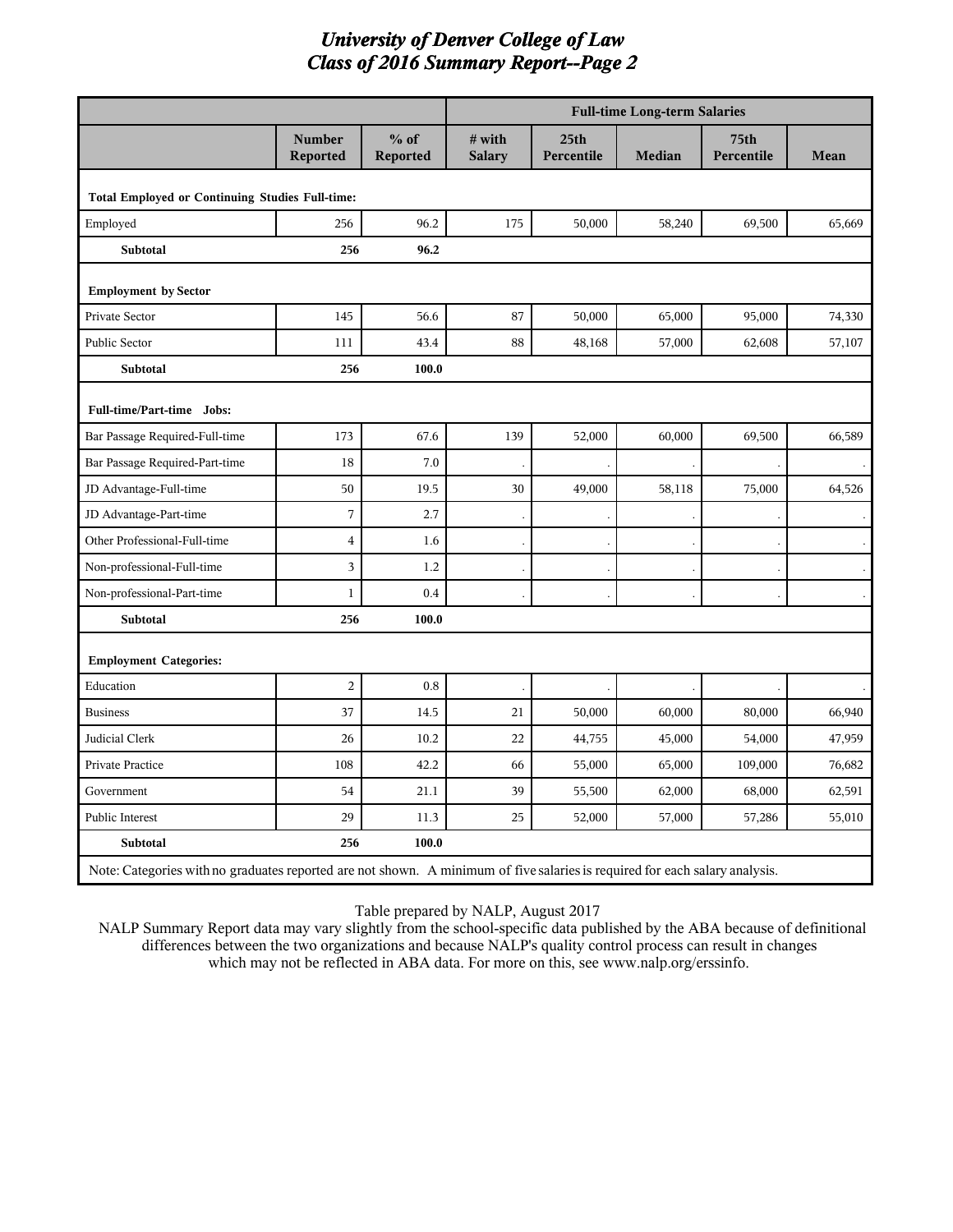|                                                                                                                             |                                  |                           | <b>Full-time Long-term Salaries</b> |                                |               |                                |             |  |
|-----------------------------------------------------------------------------------------------------------------------------|----------------------------------|---------------------------|-------------------------------------|--------------------------------|---------------|--------------------------------|-------------|--|
|                                                                                                                             | <b>Number</b><br><b>Reported</b> | $%$ of<br><b>Reported</b> | $#$ with<br><b>Salary</b>           | 25 <sub>th</sub><br>Percentile | <b>Median</b> | 75 <sub>th</sub><br>Percentile | <b>Mean</b> |  |
| <b>Education Jobs:</b>                                                                                                      |                                  |                           |                                     |                                |               |                                |             |  |
| JD Advantage                                                                                                                | $\overline{c}$                   | 100.0                     |                                     |                                |               |                                |             |  |
| Subtotal                                                                                                                    | $\overline{a}$                   | 100.0                     |                                     |                                |               |                                |             |  |
| <b>Business Jobs:</b>                                                                                                       |                                  |                           |                                     |                                |               |                                |             |  |
| <b>Bar Passage Required</b>                                                                                                 | 5                                | 13.5                      |                                     |                                |               |                                |             |  |
| JD Advantage                                                                                                                | 27                               | 73.0                      | 15                                  | 50,000                         | 60,000        | 80,000                         | 68,983      |  |
| Other Professional                                                                                                          | $\overline{c}$                   | 5.4                       |                                     |                                |               |                                |             |  |
| Non-professional                                                                                                            | 3                                | 8.1                       |                                     |                                |               |                                |             |  |
| Subtotal                                                                                                                    | 37                               | 100.0                     |                                     |                                |               |                                |             |  |
| <b>Private Practice Jobs:</b>                                                                                               |                                  |                           |                                     |                                |               |                                |             |  |
| <b>Bar Passage Required</b>                                                                                                 | 99                               | 91.7                      | 63                                  | 55,000                         | 65,000        | 110,000                        | 78,817      |  |
| JD Advantage                                                                                                                | 8                                | 7.4                       |                                     |                                |               |                                |             |  |
| Non-professional                                                                                                            | $\mathbf{1}$                     | 0.9                       |                                     |                                |               |                                |             |  |
| Subtotal                                                                                                                    | 108                              | 100.0                     |                                     |                                |               |                                |             |  |
| <b>Government Jobs:</b>                                                                                                     |                                  |                           |                                     |                                |               |                                |             |  |
| <b>Bar Passage Required</b>                                                                                                 | 36                               | 66.7                      | 26                                  | 57,900                         | 62,608        | 65,000                         | 61,924      |  |
| JD Advantage                                                                                                                | 16                               | 29.6                      | 11                                  | 48,336                         | 57,996        | 75,000                         | 61,914      |  |
| Other Professional                                                                                                          | $\overline{c}$                   | 3.7                       |                                     |                                |               |                                |             |  |
| Subtotal                                                                                                                    | 54                               | 100.0                     |                                     |                                |               |                                |             |  |
| Judicial Clerkships:                                                                                                        |                                  |                           |                                     |                                |               |                                |             |  |
| Federal                                                                                                                     | $\mathbf{1}$                     | 3.8                       |                                     |                                |               |                                |             |  |
| <b>State</b>                                                                                                                | 25                               | 96.2                      | 21                                  | 44,755                         | 45,000        | 54,000                         | 47,148      |  |
| Subtotal                                                                                                                    | 26                               | 100.0                     |                                     |                                |               |                                |             |  |
| Note: Categories with no graduates reported are not shown. A minimum of five salaries is required for each salary analysis. |                                  |                           |                                     |                                |               |                                |             |  |

Table prepared by NALP, August 2017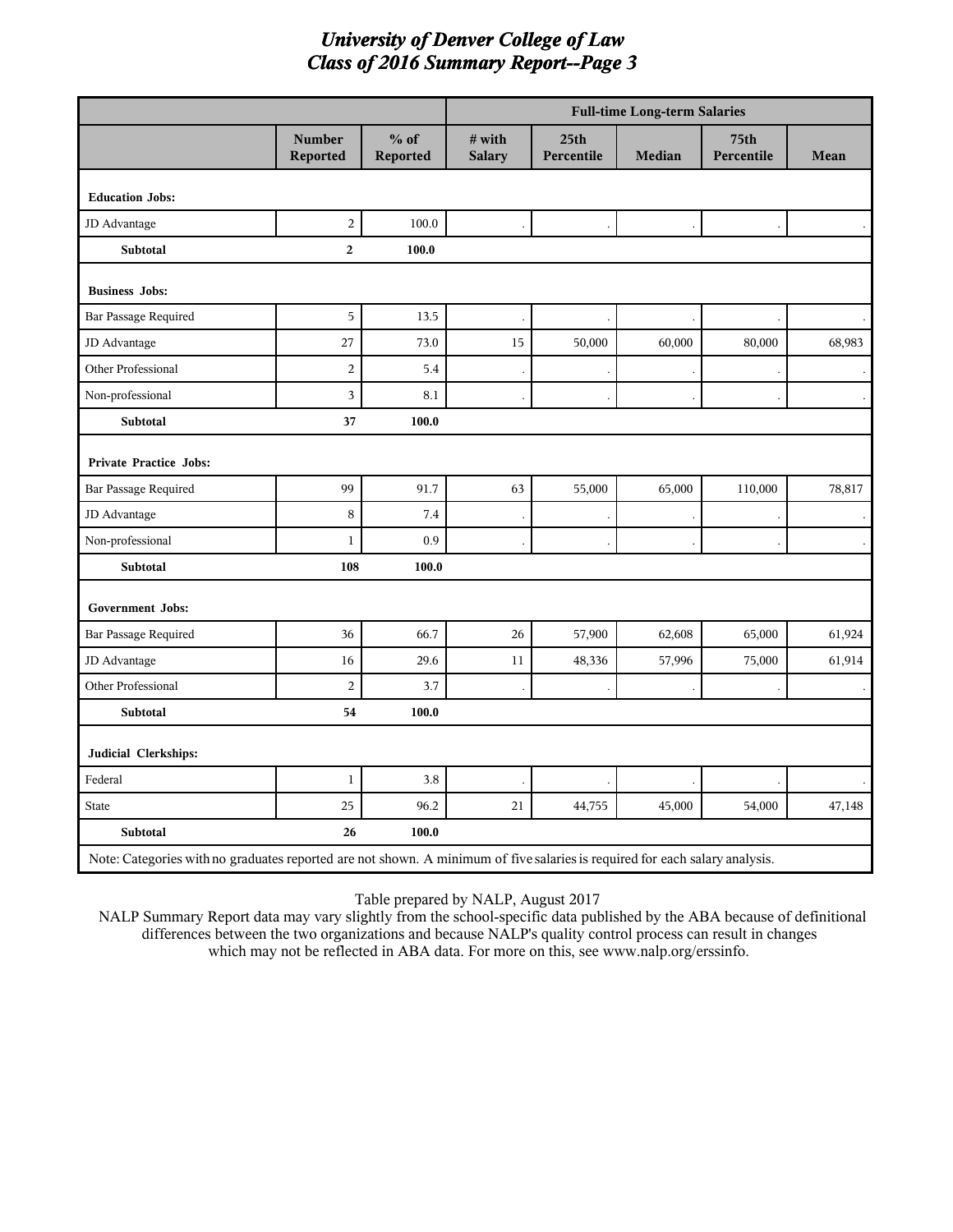|                                                                                                                             |                           |                    | <b>Full-time Long-term Salaries</b> |                                |               |                                |         |  |
|-----------------------------------------------------------------------------------------------------------------------------|---------------------------|--------------------|-------------------------------------|--------------------------------|---------------|--------------------------------|---------|--|
|                                                                                                                             | <b>Number</b><br>Reported | $%$ of<br>Reported | # with<br><b>Salary</b>             | 25 <sub>th</sub><br>Percentile | <b>Median</b> | 75 <sub>th</sub><br>Percentile | Mean    |  |
| <b>Public Interest Jobs:</b>                                                                                                |                           |                    |                                     |                                |               |                                |         |  |
| <b>Bar Passage Required</b>                                                                                                 | 25                        | 86.2               | 25                                  | 52,000                         | 57,000        | 57,286                         | 55,010  |  |
| JD Advantage                                                                                                                | $\overline{4}$            | 13.8               |                                     |                                |               |                                |         |  |
| <b>Subtotal</b>                                                                                                             | 29                        | 100.0              |                                     |                                |               |                                |         |  |
| <b>Size of Firm:</b>                                                                                                        |                           |                    |                                     |                                |               |                                |         |  |
| $1 - 10$                                                                                                                    | 60                        | 55.6               | 30                                  | 50,000                         | 56,000        | 65,000                         | 59,067  |  |
| $11 - 25$                                                                                                                   | 17                        | 15.7               | 11                                  | 50,000                         | 65,000        | 75,000                         | 62,818  |  |
| 26-50                                                                                                                       | 10                        | 9.3                | 9                                   | 60,000                         | 65,000        | 100,000                        | 74,389  |  |
| 51-100                                                                                                                      | 3                         | 2.8                |                                     |                                |               |                                |         |  |
| 101-250                                                                                                                     | $\overline{4}$            | 3.7                |                                     |                                |               |                                |         |  |
| $501+$                                                                                                                      | 11                        | 10.2               | 9                                   | 115,000                        | 125,000       | 137,500                        | 130,833 |  |
| Solo practitioner                                                                                                           | $\overline{\mathbf{3}}$   | 2.8                |                                     |                                |               |                                |         |  |
| <b>Subtotal</b>                                                                                                             | 108                       | 100.0              |                                     |                                |               |                                |         |  |
| Type of Law Firm Job:                                                                                                       |                           |                    |                                     |                                |               |                                |         |  |
| Associate                                                                                                                   | 81                        | 75.0               | 55                                  | 60,000                         | 65,000        | 110,000                        | 80,536  |  |
| <b>Staff Attorney</b>                                                                                                       | 10                        | 9.3                |                                     |                                |               |                                |         |  |
| Law Clerk                                                                                                                   | 12                        | 11.1               | 7                                   | 36,000                         | 50,000        | 109,000                        | 64,286  |  |
| Paralegal                                                                                                                   | $\overline{4}$            | 3.7                |                                     |                                |               |                                |         |  |
| Other Non-attorney Position                                                                                                 | $\mathbf{1}$              | 0.9                |                                     |                                |               |                                |         |  |
| Subtotal                                                                                                                    | 108                       | 100.0              |                                     |                                |               |                                |         |  |
| Note: Categories with no graduates reported are not shown. A minimum of five salaries is required for each salary analysis. |                           |                    |                                     |                                |               |                                |         |  |

Table prepared by NALP, August 2017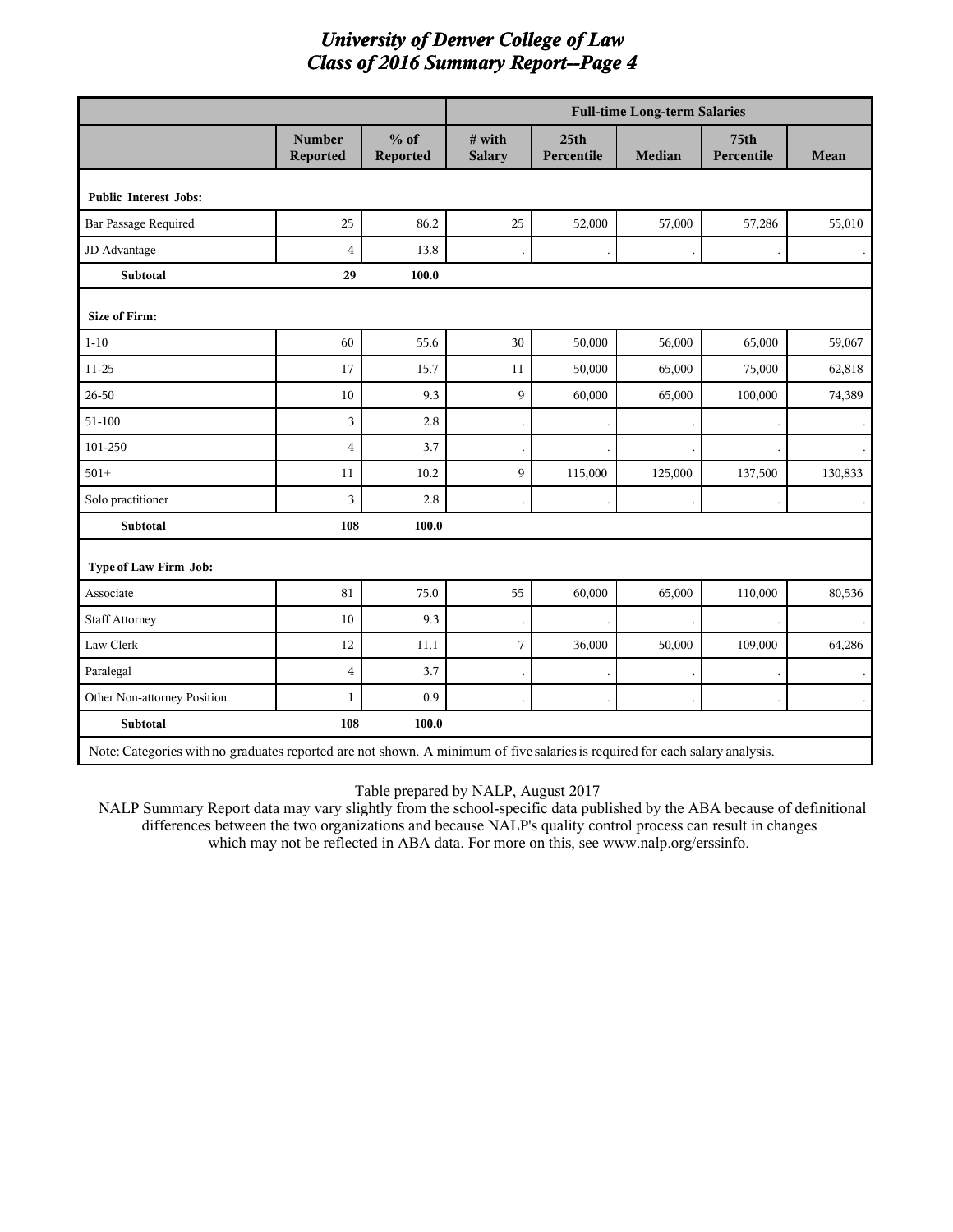|                                                                                                                             |                                  |                      |                         |                                | <b>Full-time Long-term Salaries</b> |                                |        |
|-----------------------------------------------------------------------------------------------------------------------------|----------------------------------|----------------------|-------------------------|--------------------------------|-------------------------------------|--------------------------------|--------|
|                                                                                                                             | <b>Number</b><br><b>Reported</b> | $%$ of<br>Reported   | # with<br><b>Salary</b> | 25 <sub>th</sub><br>Percentile | <b>Median</b>                       | 75 <sub>th</sub><br>Percentile | Mean   |
| <b>Jobs Taken by Region:</b>                                                                                                |                                  |                      |                         |                                |                                     |                                |        |
| New England                                                                                                                 | $\mathbf{1}$                     | 0.4                  |                         |                                |                                     |                                |        |
| Mid-Atlantic                                                                                                                | 3                                | 1.2                  |                         |                                |                                     |                                |        |
| E North Central                                                                                                             | $\overline{a}$                   | 0.8                  |                         |                                |                                     |                                |        |
| W North Central                                                                                                             | $\overline{c}$                   | 0.8                  |                         |                                |                                     |                                |        |
| South Atlantic                                                                                                              | $\overline{4}$                   | 1.6                  |                         |                                |                                     |                                |        |
| E South Central                                                                                                             | $\mathbf{1}$                     | 0.4                  |                         |                                |                                     |                                |        |
| W South Central                                                                                                             | $\overline{4}$                   | 1.6                  |                         |                                |                                     |                                |        |
| Mountain                                                                                                                    | 234                              | 91.4                 | 160                     | 50,000                         | 58,000                              | 69,750                         | 65,847 |
| Pacific                                                                                                                     | 5                                | 2.0                  |                         |                                |                                     |                                |        |
| <b>Subtotal</b>                                                                                                             | 256                              | 100.0                |                         |                                |                                     |                                |        |
| <b>Location of Jobs:</b>                                                                                                    |                                  |                      |                         |                                |                                     |                                |        |
| In-State                                                                                                                    | 227                              | 88.7                 | 156                     | 50,000                         | 60,000                              | 70,000                         | 66,218 |
| Out of State                                                                                                                | 29                               | 11.3                 | 19                      | 49,900                         | 57,900                              | 64,000                         | 61,165 |
| <b>Subtotal</b>                                                                                                             | 256                              | 100.0                |                         |                                |                                     |                                |        |
| # States and Territories w/Employed Grads:                                                                                  |                                  |                      |                         |                                |                                     |                                |        |
|                                                                                                                             | 19                               |                      |                         |                                |                                     |                                |        |
| <b>Total</b>                                                                                                                | 19                               | $\ddot{\phantom{0}}$ |                         |                                |                                     |                                |        |
| Note: Categories with no graduates reported are not shown. A minimum of five salaries is required for each salary analysis. |                                  |                      |                         |                                |                                     |                                |        |

Table prepared by NALP, August 2017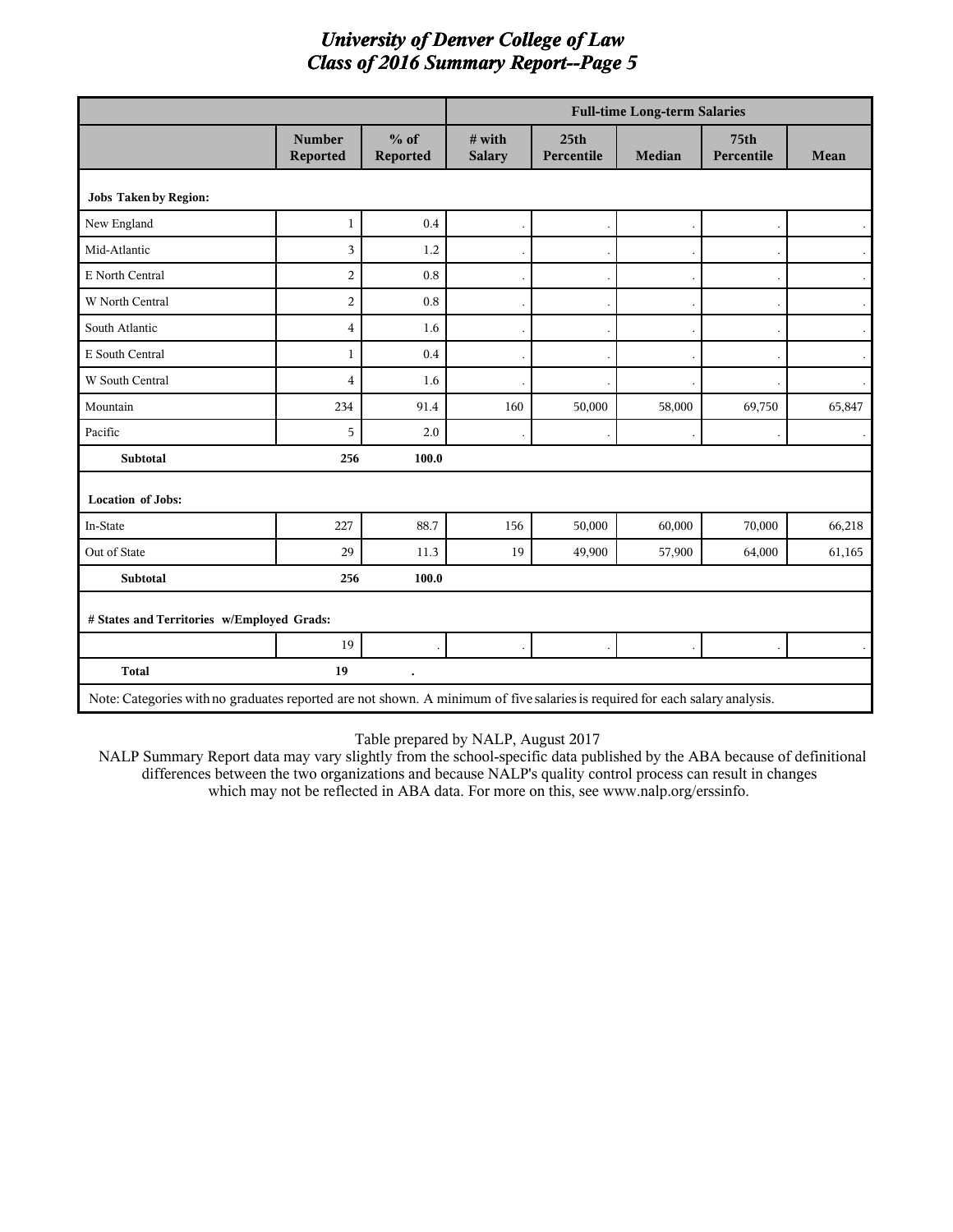|                                           | <b>Number</b><br>Reported                                                                                             | $%$ of<br><b>Reported</b> |  |  |  |  |
|-------------------------------------------|-----------------------------------------------------------------------------------------------------------------------|---------------------------|--|--|--|--|
| Source of Job                             |                                                                                                                       |                           |  |  |  |  |
| Fall OCI                                  | 11                                                                                                                    | 4.6                       |  |  |  |  |
| Job fair/consortia                        | 1                                                                                                                     | 0.4                       |  |  |  |  |
| Job Posting in CSO                        | 59                                                                                                                    | 24.8                      |  |  |  |  |
| Job posted online or in print             | 12                                                                                                                    | 5.0                       |  |  |  |  |
| Clerkship application process or<br>Oscar | 2                                                                                                                     | 0.8                       |  |  |  |  |
| Return to Prior Job                       | 8                                                                                                                     | 3.4                       |  |  |  |  |
| Referral                                  | 34                                                                                                                    | 14.3                      |  |  |  |  |
| Start own practice                        | 5                                                                                                                     | 2.1                       |  |  |  |  |
| Self-initiated/letter                     | 67                                                                                                                    | 28.2                      |  |  |  |  |
| Spring OCI                                | 1                                                                                                                     | 0.4                       |  |  |  |  |
| Temp Agency                               | 1                                                                                                                     | 0.4                       |  |  |  |  |
| Other                                     | 37                                                                                                                    | 15.5                      |  |  |  |  |
| <b>Subtotal</b>                           | 238                                                                                                                   | 100.0                     |  |  |  |  |
| Timing of Job Offer                       |                                                                                                                       |                           |  |  |  |  |
| After Bar Results                         | 94                                                                                                                    | 37.2                      |  |  |  |  |
| <b>Before Graduation</b>                  | 100                                                                                                                   | 39.5                      |  |  |  |  |
| <b>Before Bar Results</b>                 | 59                                                                                                                    | 23.3                      |  |  |  |  |
| Subtotal                                  | 253                                                                                                                   | 100.0                     |  |  |  |  |
| <b>Search Status of Employed Grads</b>    |                                                                                                                       |                           |  |  |  |  |
| Seeking a different job                   | 45                                                                                                                    | 17.9                      |  |  |  |  |
| Not seeking a different job               | 207                                                                                                                   | 82.1                      |  |  |  |  |
| <b>Subtotal</b>                           | 252                                                                                                                   | 100.0                     |  |  |  |  |
|                                           | Note: Figures are based on jobs for which the item was<br>reported, and thus may not add to the total number of jobs. |                           |  |  |  |  |

Table prepared by NALP, August 2017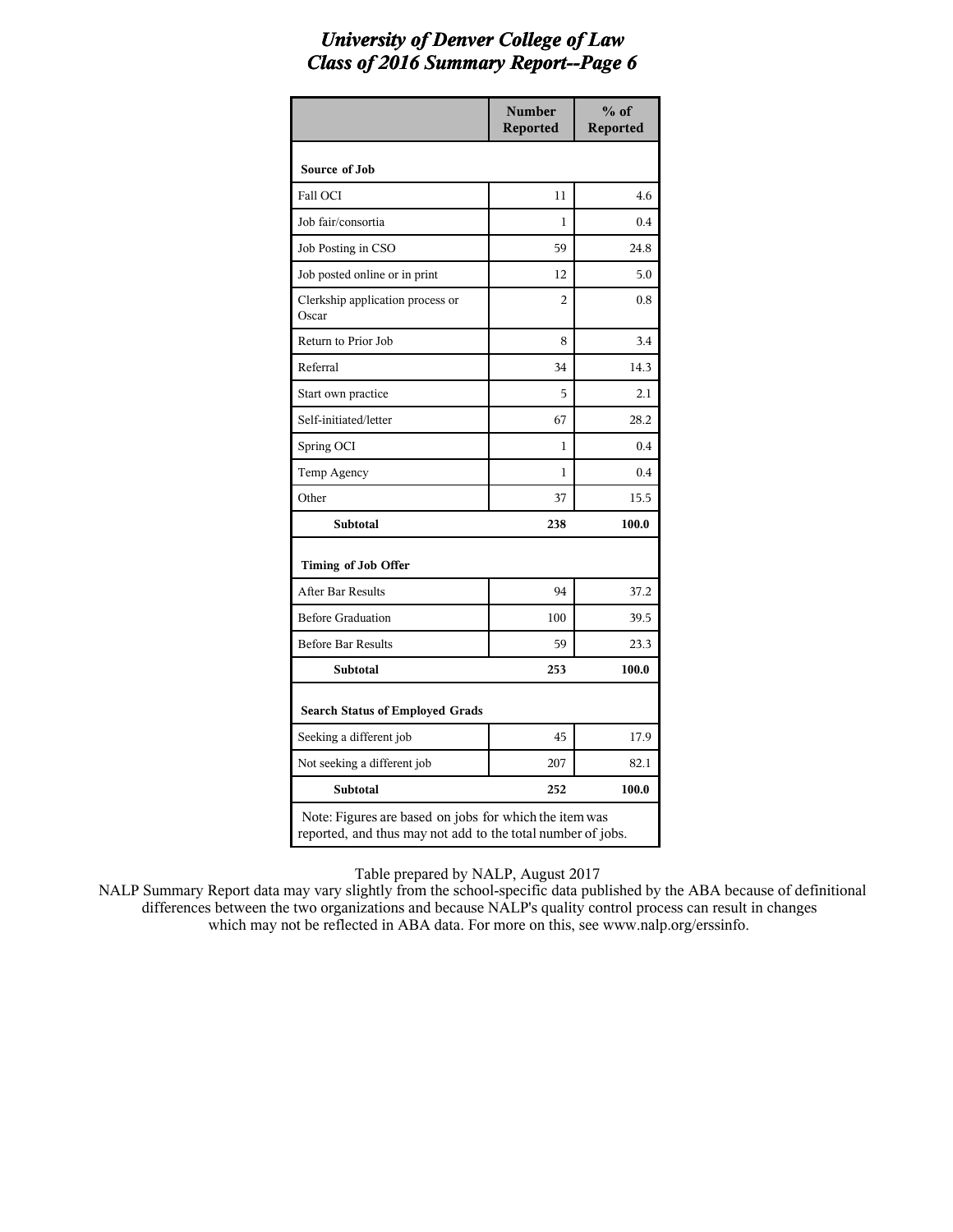|                                                                                                                                                                                                                             | <b>Number of Jobs Reported</b><br>as: |                                            |  |  |  |
|-----------------------------------------------------------------------------------------------------------------------------------------------------------------------------------------------------------------------------|---------------------------------------|--------------------------------------------|--|--|--|
|                                                                                                                                                                                                                             | Long-term<br>$(1+ \text{years})$      | <b>Short-term</b><br>(Less than<br>1 year) |  |  |  |
| Duration of Jobs by Employer Type                                                                                                                                                                                           |                                       |                                            |  |  |  |
| Education                                                                                                                                                                                                                   | $\overline{c}$                        |                                            |  |  |  |
| <b>Business</b>                                                                                                                                                                                                             | 34                                    | 3                                          |  |  |  |
| Judicial Clerk                                                                                                                                                                                                              | 26                                    |                                            |  |  |  |
| <b>Private Practice</b>                                                                                                                                                                                                     | 102                                   | 6                                          |  |  |  |
| Government                                                                                                                                                                                                                  | 47                                    | 7                                          |  |  |  |
| <b>Public Interest</b>                                                                                                                                                                                                      | 27                                    | $\overline{c}$                             |  |  |  |
| <b>Total Reported</b>                                                                                                                                                                                                       | 238                                   | 18                                         |  |  |  |
| Total Number of Jobs Reported as Funded by Law School                                                                                                                                                                       |                                       |                                            |  |  |  |
|                                                                                                                                                                                                                             | 11                                    |                                            |  |  |  |
| <b>Total Reported</b>                                                                                                                                                                                                       | 11                                    |                                            |  |  |  |
| Note: Figures for job duration are based on jobs for which the item<br>was reported, and thus may not add to the total number of jobs.<br>The count of jobs funded by the law school is a total, regardless of<br>duration. |                                       |                                            |  |  |  |

Table prepared by NALP, August 2017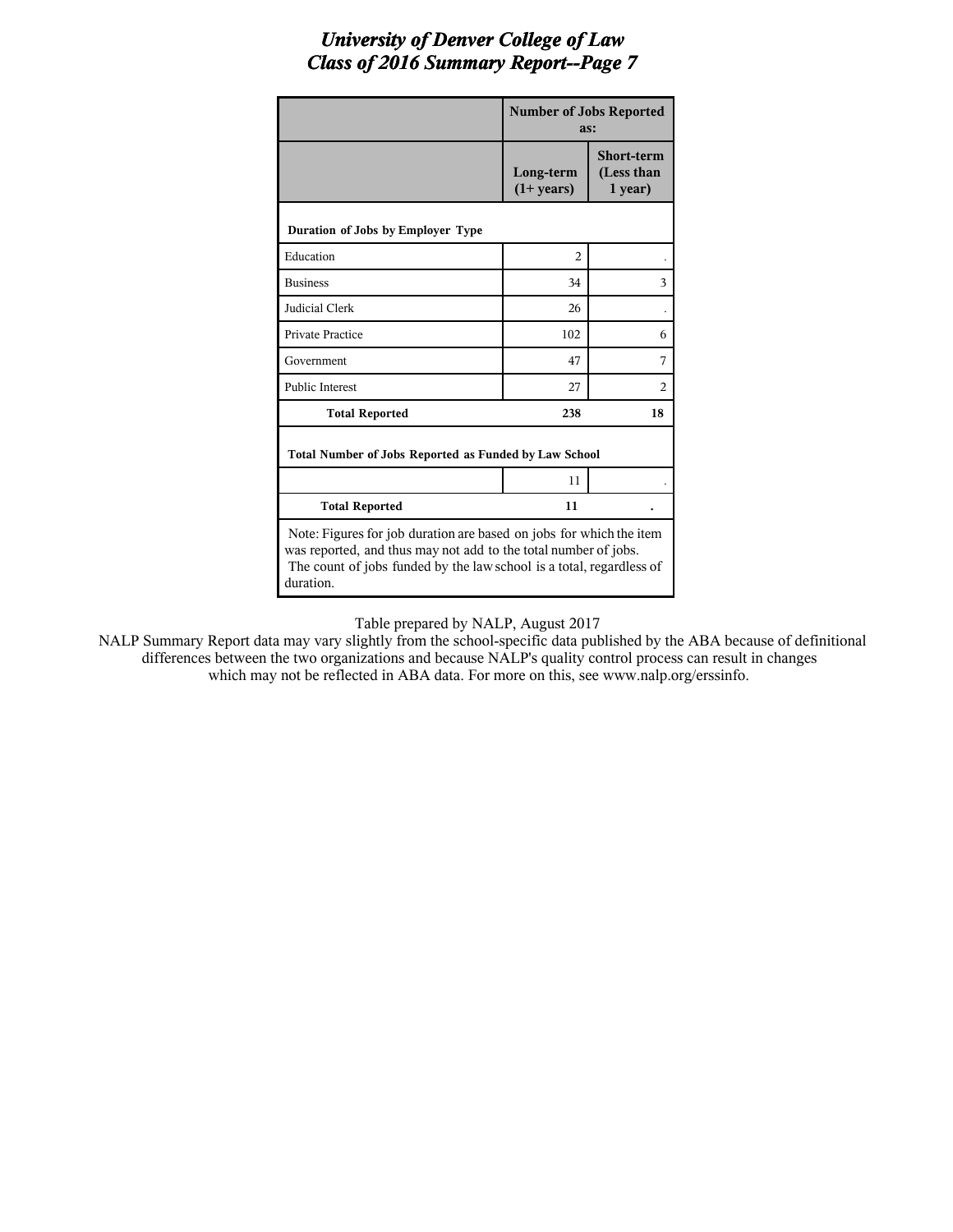### *Class of 2016--University of Denver College of Law Table 12 Source of Job by Employer Type*

|                                                  | <b>Education</b>                 |                                        | <b>Business</b>                  |                                        |                                  | Judicial clerkship                     | Law firms of 50 or<br>fewer      |                                        |
|--------------------------------------------------|----------------------------------|----------------------------------------|----------------------------------|----------------------------------------|----------------------------------|----------------------------------------|----------------------------------|----------------------------------------|
| Source of Job by Employer<br><b>Type</b>         | <b>Number</b><br><b>Reported</b> | $\frac{0}{0}$<br>of<br><b>Reported</b> | <b>Number</b><br><b>Reported</b> | $\frac{0}{0}$<br>of<br><b>Reported</b> | <b>Number</b><br><b>Reported</b> | $\frac{0}{0}$<br>of<br><b>Reported</b> | <b>Number</b><br><b>Reported</b> | $\frac{0}{0}$<br>of<br><b>Reported</b> |
| <b>Fall OCI</b>                                  | $\Omega$                         | $\Omega$                               |                                  | 2.9                                    | $\mathbf{0}$                     | $\Omega$                               | 3                                | 3.4                                    |
| <b>Job Posting in CSO</b>                        | $\Omega$                         | $\Omega$                               | 6                                | 17.6                                   | 5                                | 21.7                                   | 27                               | 30.3                                   |
| <b>Clerkship application</b><br>process or Oscar | $\Omega$                         | $\Omega$                               | $\Omega$                         | $\Omega$                               |                                  | 4.3                                    | $\Omega$                         | $\overline{0}$                         |
| <b>Pre-law school employer</b>                   | $\Omega$                         | $\Omega$                               | 3                                | 8.8                                    | $\Omega$                         | $\Omega$                               |                                  | 1.1                                    |
| <b>Referral from friend</b>                      | $\mathbf 0$                      | $\Omega$                               | 4                                | 11.8                                   | 6                                | 26.1                                   | 15                               | 16.9                                   |
| Letter/self-initiated                            |                                  | 100.0                                  | 7                                | 20.6                                   | 5                                | 21.7                                   | 25                               | 28.1                                   |
| Temp agency or legal<br>search                   | $\mathbf 0$                      | $\mathbf{0}$                           |                                  | 2.9                                    | $\mathbf{0}$                     | $\mathbf{0}$                           | $\mathbf 0$                      | $\overline{0}$                         |
| All other                                        | $\Omega$                         | $\Omega$                               | 12                               | 35.3                                   | 6                                | 26.1                                   | 18                               | 20.2                                   |
| <b>TOTAL</b>                                     |                                  | 100.0                                  | 34                               | 100.0                                  | 23                               | 100.0                                  | 89                               | 100.0                                  |

|                                                  | Law firms of 51 or<br>more       |                                        | Government                       |                                        | <b>Public interest</b>           |                                        | All Employer Types*              |                                        |
|--------------------------------------------------|----------------------------------|----------------------------------------|----------------------------------|----------------------------------------|----------------------------------|----------------------------------------|----------------------------------|----------------------------------------|
| Source of Job by Employer<br><b>Type</b>         | <b>Number</b><br><b>Reported</b> | $\frac{0}{0}$<br>of<br><b>Reported</b> | <b>Number</b><br><b>Reported</b> | $\frac{0}{0}$<br>of<br><b>Reported</b> | <b>Number</b><br><b>Reported</b> | $\frac{0}{0}$<br>of<br><b>Reported</b> | <b>Number</b><br><b>Reported</b> | $\frac{6}{6}$<br>of<br><b>Reported</b> |
| <b>Fall OCI</b>                                  | 6                                | 33.3                                   |                                  | 2.0                                    | $\Omega$                         | $\Omega$                               | 11                               | 4.6                                    |
| <b>Job Posting in CSO</b>                        | 3                                | 16.7                                   | 16                               | 32.7                                   | 2                                | 8.3                                    | 59                               | 24.8                                   |
| <b>Clerkship application</b><br>process or Oscar | $\mathbf{O}$                     | $\Omega$                               |                                  | 2.0                                    | $\Omega$                         | $\Omega$                               | $\overline{2}$                   | 0.8                                    |
| Pre-law school employer                          | $\Omega$                         | $\Omega$                               | 3                                | 6.1                                    |                                  | 4.2                                    | 8                                | 3.4                                    |
| <b>Referral from friend</b>                      | $\overline{2}$                   | 11.1                                   | 6                                | 12.2                                   |                                  | 4.2                                    | 34                               | 14.3                                   |
| Letter/self-initiated                            | $\overline{2}$                   | 11.1                                   | 16                               | 32.7                                   | 11                               | 45.8                                   | 67                               | 28.2                                   |
| Temp agency or legal<br>search                   | $\mathbf{O}$                     | $\Omega$                               | $\Omega$                         | $\Omega$                               | $\Omega$                         | $\Omega$                               |                                  | $0.4\,$                                |
| All other                                        | 5                                | 27.8                                   | 6                                | 12.2                                   | 9                                | 37.5                                   | 56                               | 23.5                                   |
| <b>TOTAL</b>                                     | 18                               | 100.0                                  | 49                               | 100.0                                  | 24                               | 100.0                                  | 238                              | 100.0                                  |

*"Other" also includes job fairs, spring OCI, non-CSO job sites and postings, and the self-employed. \* Excludes jobs for which a source, employer type, or firm size was not reported.*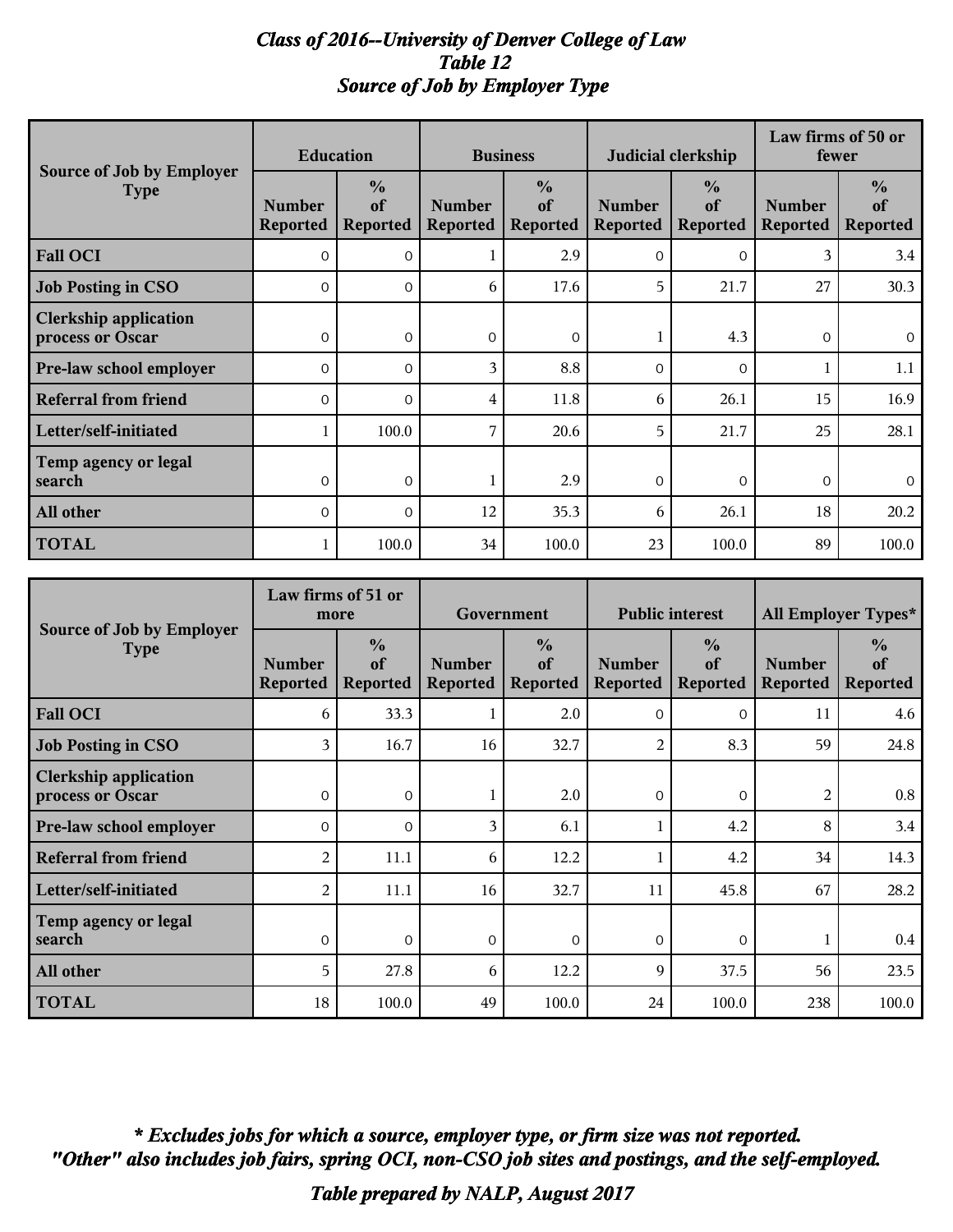### *Class of 2016--University of Denver College of Law Table 13 Number of Jobs Reported Taken by State*

| <b>Region</b>    | <b>State</b>   | #<br>of<br>jobs | $\frac{0}{0}$<br><sub>of</sub><br>jobs |
|------------------|----------------|-----------------|----------------------------------------|
| New England      | Maine          | 1               | 0.4                                    |
|                  |                | 1               | 0.4                                    |
| Mid Atlantic     | New York       | 3               | 1.2                                    |
|                  |                | 3               | 1.2                                    |
| E. North Central | Illinois       | 1               | 0.4                                    |
|                  | Ohio           | 1               | 0.4                                    |
|                  |                | $\overline{c}$  | 0.8                                    |
| W. North Central | <b>Kansas</b>  | 1               | 0.4                                    |
|                  | Minnesota      | 1               | 0.4                                    |
|                  |                | 2               | 0.8                                    |
| South Atlantic   | Maryland       | 1               | 0.4                                    |
|                  | North Carolina | 3               | 1.2                                    |
|                  |                | 4               | 1.6                                    |
| E. South Central | Kentucky       | 1               | 0.4                                    |
|                  |                | 1               | 0.4                                    |
| W. South Central | Oklahoma       | 2               | 0.8                                    |
|                  | Texas          | 2               | 0.8                                    |
|                  |                | 4               | 1.6                                    |
| Mountain         | Colorado       | 227             | 88.7                                   |
|                  | Montana        | 2               | 0.8                                    |
|                  | Nevada         | 1               | 0.4                                    |
|                  | New Mexico     | 3               | 1.2                                    |
|                  | Wyoming        | 1               | 0.4                                    |
|                  |                | 234             | 91.4                                   |
| Pacific          | California     | 1               | 0.4                                    |
|                  | Oregon         | $\mathbf 1$     | 0.4                                    |
|                  | Washington     | 3               | 1.2                                    |
|                  |                | 5               | 2.0                                    |
| TOTAL            |                | 256             | 100.0                                  |

*Excludes employed graduates for whom job location was not reported.*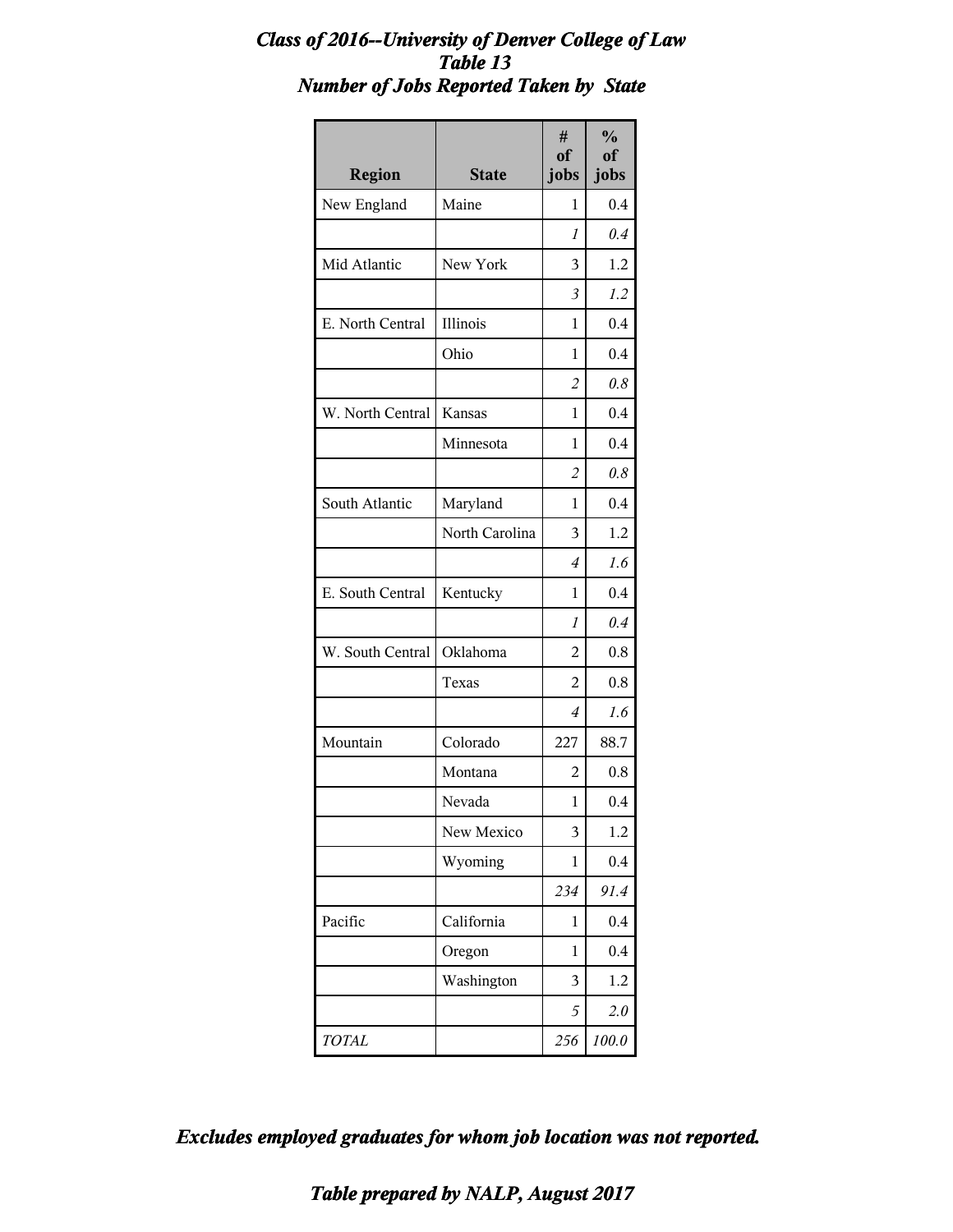### *Class of 2016--University of Denver College of Law Table 14 Location of Instate Jobs*

| <b>In-state location</b> | #<br>of<br><b>Jobs</b> | $\frac{0}{0}$<br>of<br><b>Jobs</b> |
|--------------------------|------------------------|------------------------------------|
| Aurora                   | 3                      | 1.3                                |
| Boulder                  | 6                      | 2.6                                |
| Colorado Springs         | 10                     | 4.4                                |
| Denver                   | 129                    | 56.8                               |
| Englewood                | 7                      | 3.1                                |
| <b>Fort Collins</b>      | 1                      | 0.4                                |
| Grand Junction           | 4                      | 1.8                                |
| Greeley                  | $\overline{2}$         | 0.9                                |
| Lakewood                 | 3                      | 1.3                                |
| Littleton                | 5                      | 2.2                                |
| Longmont                 | 1                      | 0.4                                |
| Other/unknown Colorado   | 55                     | 24.2                               |
| Pueblo                   | 1                      | 0.4                                |
|                          | 227                    | 100.0                              |

*Excludes employed graduates for whom job location was not reported.*